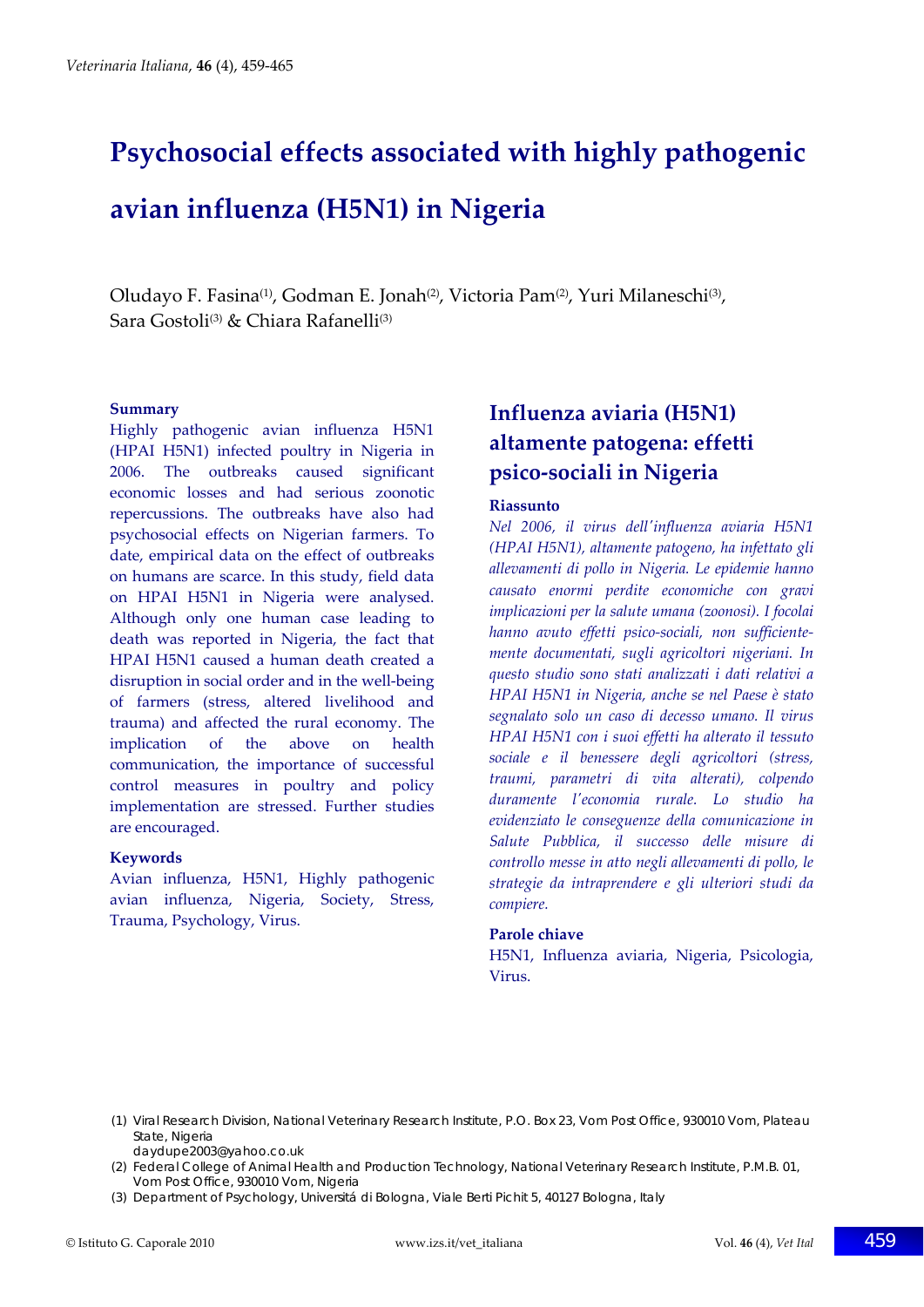# **Introduction**

Highly pathogenic avian influenza (HPAI), subtype H5N1, was recorded to be circulating in Hong Kong in the late 1990s. The virus has recently spread beyond Asia into Europe, the Middle East and Africa (26). An outbreak of HPAI H5N1 was reported in Africa, specifically in Nigeria, in February 2006, on a commercial poultry farm in Kaduna State. By the end of the initial outbreak, 42 000 cases had been reported in poultry (18). Since then, avian influenza H5N1 has been detected in over 299 instances in 26 Nigerian states (particularly in the northern and south‐western areas of the country) and in the Federal Capital Territory, Abuja. The virus had also affected 10 other African countries (25).

Between May 1997 and 30 September 2009, there were 467 documented human infections with a  $60.4\%$  case-fatality rate (288/467) (24). In addition to being observed in humans, domestic poultry and waterfowl, the infected host species for H5N1 also affected wild birds, canines, felines, swine and Mustelidae (3). The far-reaching effects of H5N1 have not only adversely affected domestic birds and human population health, but also poultry industries on a global scale (16).

The outbreaks of HPAI H5N1 in poultry severely disrupted public health in several countries where human infections were recorded (24). Of additional concern is the fear that the virus may mutate into forms that may cause influenza pandemics. There is also the threat of enormous associated financial losses (6, 19) and severe societal unease caused by an atmosphere of panic (4, 9).

While the greatest concerns have related to the impact of HPAI H5N1 on public health, its socio‐economic implications, disruptions of farming systems and the potential impact on wild species, the effect of the outbreaks on the physical, sociological and psychological well‐ being of poultry farmers (who were directly affected by the outbreaks) has largely been ignored.

An extensive Web search using all of the popular search engines and scientific databases revealed no specific peer‐reviewed

publications devoted to psychosocial effects of HPAI H5N1. Relatively few non-referred materials present on the Web were concerned with the psychosocial effects in association with the potential of pandemics. Hence, we inferred that no systematic or empirical study specifically examining psychosocial aspects of HPAI H5N1 in humans had been documented in referred journals to date.

On the contrary, HPAI has been associated with enormous and tragic traumatic consequences. Nine poultry farmers committed suicide in India (9), a Japanese man and his wife both committed suicide due to social stigmatisation associated with HPAI H5N1 outbreaks supposedly caused by him (27). Panic, fear, stress, uncertainties and depression following the loss of income due to avian influenza has been linked to disease outbreaks in animals (10, 11, 15, 21). In addition, studies on the social and psychological effects of animal diseases on humans have been widely advocated (17, 21); hence, in this study, we examined the psychosocial effects of the HPAI H5N1 on farmers.

# **Materials and methods**

## **Study design**

A case control study was designed in which case groups were farmers whose farms had suffered avian influenza H5N1 outbreaks, while control groups were farmers whose farms had not been affected by an avian influenza H5N1 outbreak during the 2006‐2007 epidemics in poultry. Farmers from the case and control farms were independently selected based on similar risks of infection, location, age and size of farms. Case and control farms were matched for location and risk of exposure to the virus. A case farm was taken to be a farm where signs and symptoms associated with the HPAI H5N1 in poultry were found, including the following:

- sneezing and difficulties in breathing
- general lack of appetite
- sharp reduction in feed intake and water consumption
- high morbidity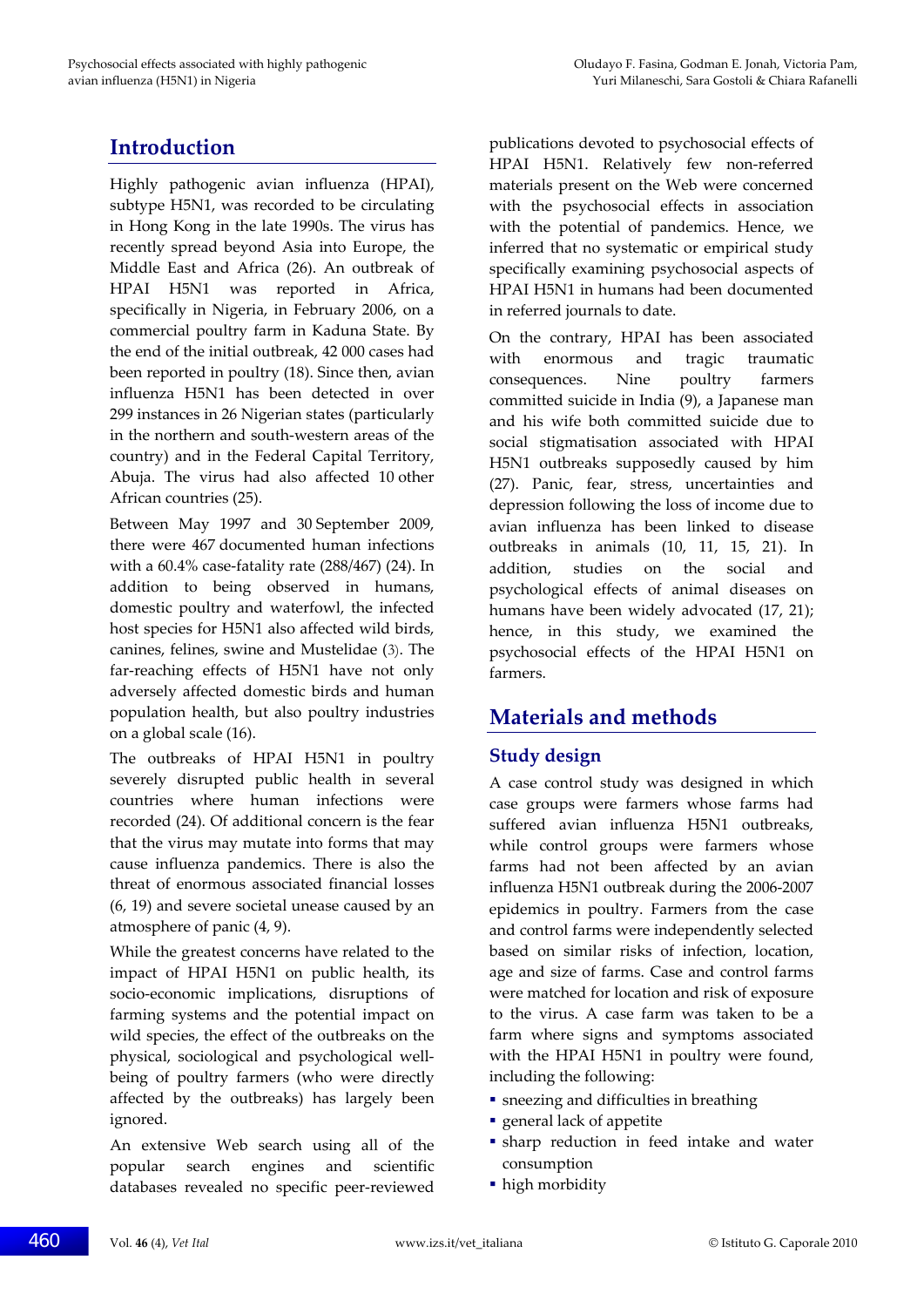- swollen and cyanotic combs and wattles
- drooling salivation
- fluctuating and sudden drop in egg production
- greenish-white to greenish-yellow diarrhoea
- reddened shank and feet
- torticollis in some birds
- high mortality.

Samples were collected from these farms and despatched to the national reference laboratory (National Veterinary Research Institute in Vom, Nigeria) and confirmed by at least two confirmatory tests (virus isolation in embryonating chicken eggs, agar gel immuno‐ diffusion test, haemagglutination‐inhibition test and reverse transcriptase‐polymerase chain reaction).

Control farms were those on which none or some of the symptoms and clinical signs listed above were present. Samples were collected and sent to the laboratory but were recorded as negative based on several confirmatory tests.

### **Assessment**

Farmers from the case and control farms were required to complete three self‐rating questionnaires which included the following:

- The Psychosocial Index (PSI) (20), a short index tailored to busy clinical settings, which is easy to use and provides adequate individual information. This Index was largely derived from well established methods, such as Kellner's Screening List for Psychosocial Problems (14). It is a simple, self-rated test that includes 55 items for assessing four dimensions, namely: acute and chronic stress, psychological distress, abnormal illness behaviour and psychological well‐being. It enables the evaluation of the psychosocial dimensions on the basis of both the answers from patients and the comments of interviewers. In our study, we used the self‐reported data only.
- The Symptom Questionnaire (SQ) (13) which is a 92‐item, self‐rating scale that yields four scales of distress (anxiety, depression, somatisation and hostility-irritability) and four scales of well‐being (relaxation, contentment, physical well‐being and

friendliness). On the SQ, each symptom scale score may range from 0 to 17 and each wellbeing scale score from 0 to 6. In the present study, SQ well‐being subscales were computed to represent the lack of these well‐ being dimensions (13).

 The World Health Organization *Quality of Life Questionnaire* (The WHOQOL‐BREF Group) (22, 23) provided an instrument that assessed the individual's perceptions in the context of their culture and value systems, and their personal goals, standards and concerns. It comprises 26 items which measure specific broad domains, namely: physical and psychological health, social relationships and environment; the domain scores ranged between 4‐20 and were scaled in a positive direction (i.e. higher scores denoted a higher quality of life).

The questionnaires were initially used among 15 randomly selected rural and urban farmers to test for clarity, understanding and lack of ambiguity, and were subsequently adjusted appropriately. Thereafter, the questionnaires were submitted to randomly selected participants (80 case farmers and 120 control farmers). A total of 68 respondents from case farms and 84 respondents from control farms returned the questionnaires, providing a response rate of 76%. To address several cases of missing data, mean item total or subscale scores were substituted for missing data when fewer than 20% of items were incomplete, as recommended by the WHOQOL‐BREF manual of operations (22, 23).

Considering that there were a lot of missing answers, the sample size was downsized to prevent the introduction of bias/error into the analyses; only the individuals of known age and sex, who answered all questionnaires were considered. It is highly likely that the conditions of the farmers following infection of their farms with HPAI H5N1 and the volume of questions  $(55 + 92 + 26$  items) may have prevented many farmers from completing the questionnaires. Since all the uncompleted questionnaires were eliminated from the study, a total of 42 responses from case farmers and 62 responses from control farmers were entered for statistical analyses.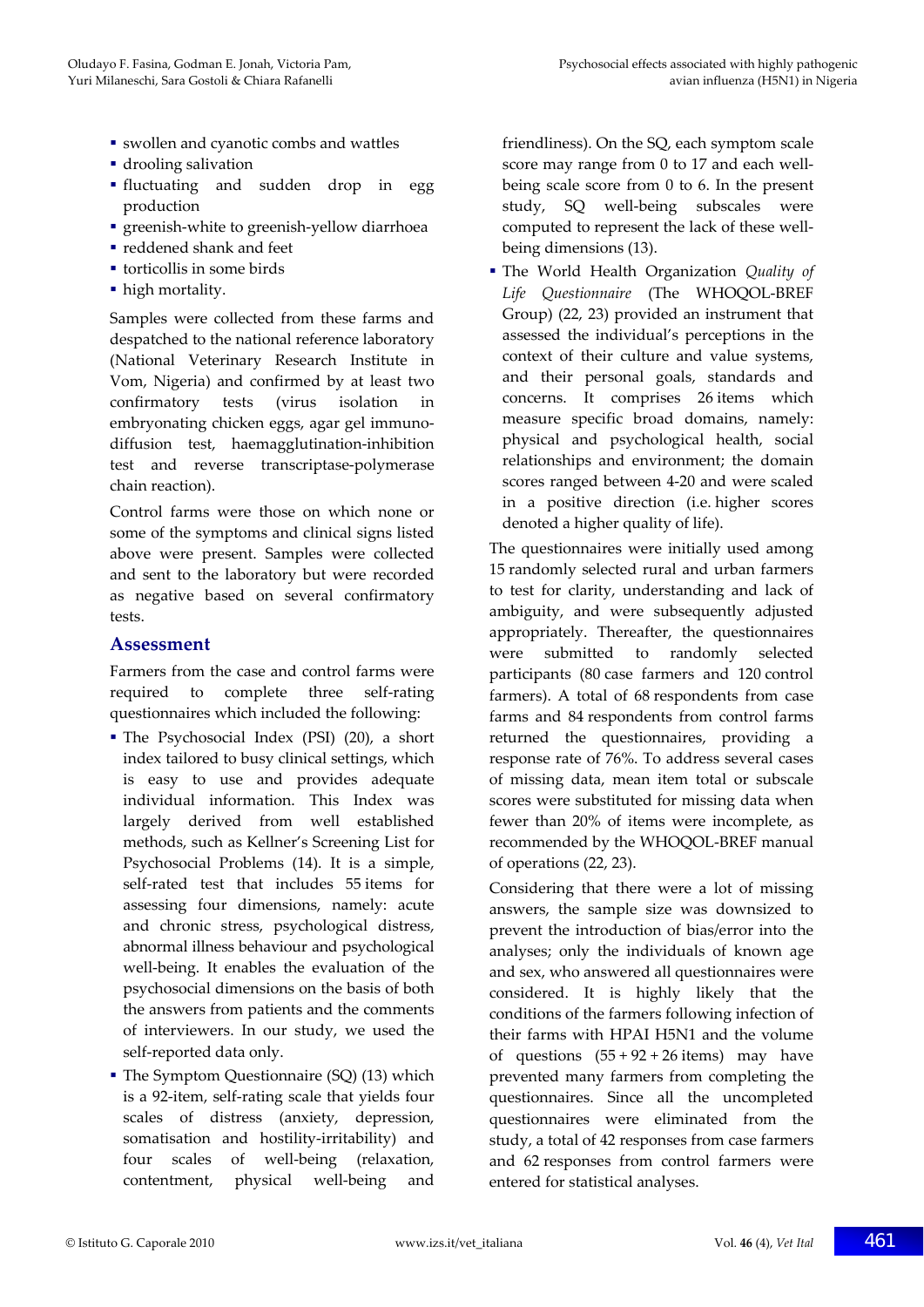## **Sample**

The sample analysed consisted of 104 individuals, as follows:

- 42 farmers whose farms had suffered avian influenza H5N1 outbreaks (case group)
- 62 farmers whose farms did not experience avian influenza H5N1 outbreaks during the 2006‐2007 epidemics in poultry (control group).

The case group included 31 men (73.8%) and 11 women (26.2%) between the ages of 19 and 64 years (mean  $31.17 \pm 8.10$ ); the control group included 32 men (51.6%) and 30 women (48.4%) between the ages of 17 and 56 years  $(mean 33.08 \pm 9.47).$ 

## **Statistical analysis**

Variables were reported as the number observed and percentages or means ± standard deviation (SD). Differences in socio‐demographic variables between the two groups were assessed using the  $\chi^2$  test and t-test for independent samples.

Differences in WHOQOL‐BREF, SQ and PSI mean scores between case and control subjects

were analysed using analysis of variance (ANOVA). For all tests performed, the significance level was set at 0.05 (two-tailed).

## **Results**

The t-test for independent samples showed no significant differences in ages between the two groups  $(t_{(102)} = -1.07; p = 0.29)$ , while, as expected, there was a significant difference in gender variable ( $\chi^2(1) = 5.17$ ;  $p = 0.02$ ).

Case groups had significantly higher levels of all SQ scores (*p*<0.001) and significantly lower scores on WHOQOL‐BREF scales of physical (*p*<0.001) and psychological health (*p*<0.001), social relationships (*p*<0.001) and environment  $(p = 0.003)$ , compared to the controls. In regard to PSI domains, the only significant aspects were stress (*p*<0.001) and abnormal behaviour  $(p = 0.005)$ , while there were no differences in regard to well‐being and psychological distress. Details of the results are presented in Table I.

Table I

World Health Organization Quality of Life-BREF, symptom questionnaire and psychosocial index mean scores across clinical and control groups (23)

| Scales                                                   | Case<br>$(n = 42)$ | Control<br>$(n = 62)$<br>(mean $\pm$ standard deviation) | $p^*$ |
|----------------------------------------------------------|--------------------|----------------------------------------------------------|-------|
| World Health Organization quality of life-BREF<br>scales |                    |                                                          |       |
| Physical health                                          | $13.19 \pm 1.95$   | $14.85 + 0.85$                                           | 0.000 |
| Psychological                                            | $14.00 \pm 2.20$   | $15.61 \pm 1.81$                                         | 0.000 |
| Social relationships                                     | $13.29 \pm 3.32$   | $16.16 \pm 2.27$                                         | 0.000 |
| Environment                                              | $13.19 \pm 2.74$   | $14.63 \pm 1.99$                                         | 0.003 |
| Symptom questionnaire scales                             |                    |                                                          |       |
| <b>Total anxiety</b>                                     | $6.74 + 4.79$      | $3.05 \pm 1.49$                                          | 0.000 |
| Total depression                                         | $6.10 + 5.23$      | $0.85 + 1.73$                                            | 0.000 |
| Total physical symptoms                                  | $6.64 \pm 4.57$    | $1.92 \pm 1.79$                                          | 0.000 |
| <b>Total hostility</b>                                   | $6.43 \pm 4.93$    | $2.42 + 2.66$                                            | 0.000 |
| Psychosocial index scales                                |                    |                                                          |       |
| <b>Stress</b>                                            | $5.21 \pm 3.15$    | $2.52 \pm 2.39$                                          | 0.000 |
| Well-being                                               | $7.21 \pm 1.73$    | $7.74 \pm 1.30$                                          | 0.080 |
| Psychological distress                                   | $8.55 \pm 9.98$    | $9.68 \pm 3.83$                                          | 0.420 |
| Abnormal illness behaviour                               | $1.43 \pm 2.60$    | $2.56 \pm 1.37$                                          | 0.005 |

\* from analysis of variance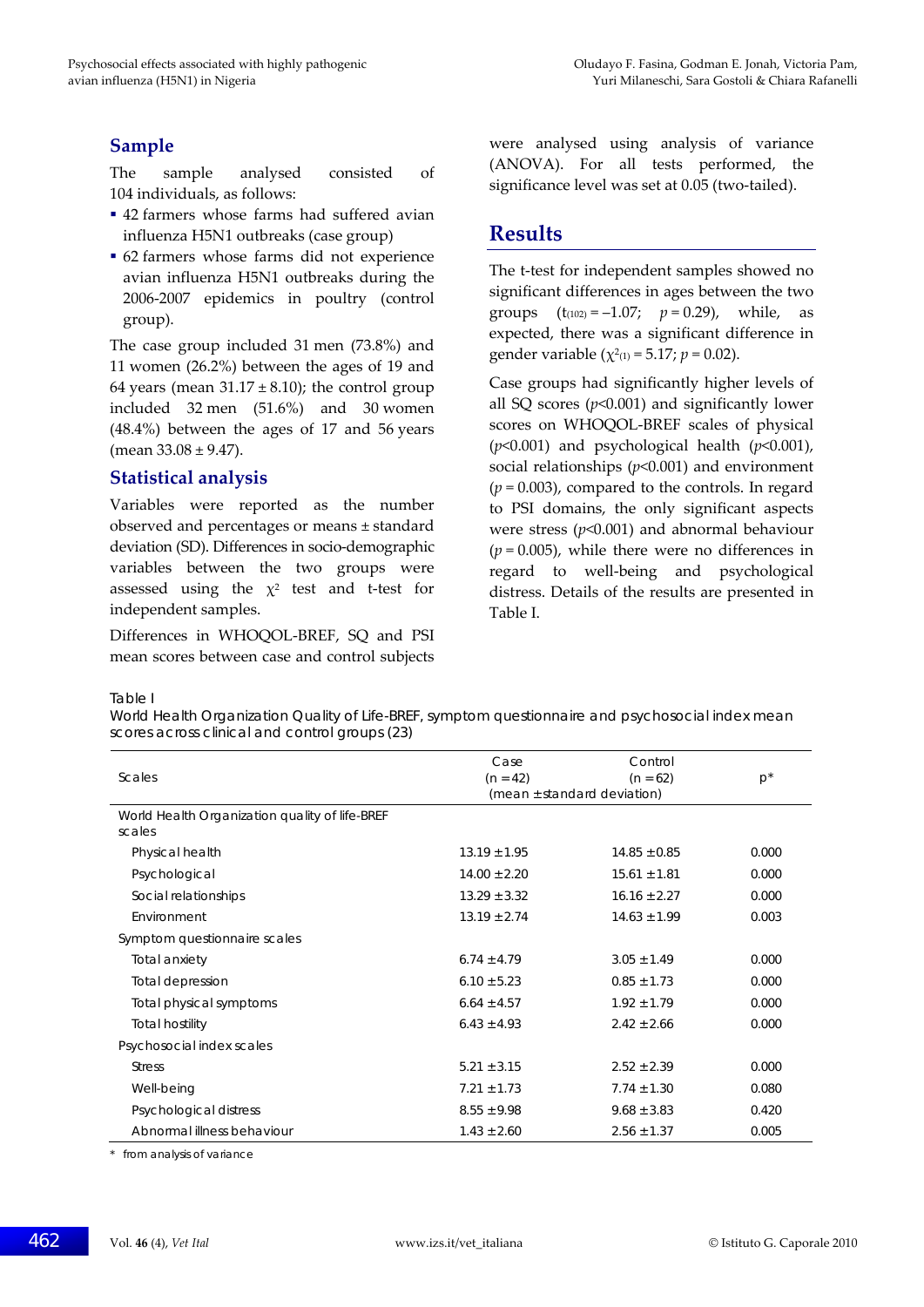# **Discussion**

Our results show that HPAI H5N1 is not just a problem that affects animals. In most nations, research and policies are focused on the zoonotic, public health and epidemiological aspects of the disease. However, since human health in its totality is a state of physical, psychological and social well‐being, this study on the psychosocial aspects of the disease is considered relevant. The outbreak of HPAI H5N1 in poultry in Nigeria was linked to only one human infection and one fatality (5). Whilst the authorities may want to see the outbreaks mainly from the 'animal problem' viewpoint with a single infection in humans, the human aspects of psychosocial stress, altered livelihood and severe trauma associated with the disease are clearly of major concern for human health.

There is a significant difference in terms of quality of life, symptoms of illnesses and psychosocial index between the affected farmers and those who were not affected. Affected farmers were severely stressed and extremely anxious, severely depressed, showing clear physical symptoms and they had a tendency to be hostile to the society (Fig. 1).

'I don't know where it came from. All I know is that another farm in the area became infected and then mine. I lost 7 000 chickens', says a dejected Pius Ilonah, 52. 'Since then, friends have been donating food and some money to my family. We don't have any savings or any other source of income and are just managing.'

Two of his children are in high school and two in university, well on their way to good jobs and a better life. Now, the dream may be over.

'We are waiting for the government to give us whatever they will give us so we can restart', he says. 'I would borrow money but the bank wants my land as collateral. I need 1 000 layers as a starting point, which would cost 800 000 naira (US\$6 000). That's a lot of money. Who is going to lend me that?'

#### Figure 1

Comments of a poultry farmer whose farm was affected by HPAI H5N1

Courtesy of the Food and Agriculture Organization (8)

The above indirect effect of the HPAI H5N1 on the affected farmers may consequently increase the chances of farmers falling ill, committing suicide, disrupting social order or becoming uncooperative with the laws and policies that guide the community. For example, tax evasion and non‐payment of bills have been reported. Some authors (2, 15) identified similar behaviour (altered lifestyles, trauma and recovery, loss of trust in the authority/government and in the systems of control which undermined the value of local knowledge) amongst all who witnessed the mass culling of cattle during the foot and mouth disease (FMD) outbreak in the United Kingdom in 2001.

It was not only the farmers who bore the psychosocial consequences of the Nigerian HPAI H5N1 outbreak. Although the farmers were directly involved in the crisis, suffering a loss of income, being forced into isolation and threatened family unity, the society at large was also affected since people had to pay higher costs for less qualitative protein sources and they too were fearful of becoming infected. Similarly, rural businesses and markets and downstream sectors of the poultry industry were severely affected, sometimes with people living in close proximity to disposal sites, culling staff coping with the guilt of culling animals or worrying about the risk of infection. It is therefore necessary that, in addition to this study, separate assessments of the other sectors that have been identified above and highlighted in other studies, will need to be made.

In regard to the psychosocial effects on farmers of the HPAI H5N1 infection in poultry, it should be remembered that health communication(s) as well as policy implementation will be extremely difficult to implement on account of the reluctance of those involved to work with the authorities (1, 4, 7). Ensuring the survival of and providing physical support to farmers who were directly affected should be the most important factor in policy considerations for HPAI H5N1; furthermore, stakeholders in the downstream sector of the poultry industry in Nigeria should be involved in policy‐making.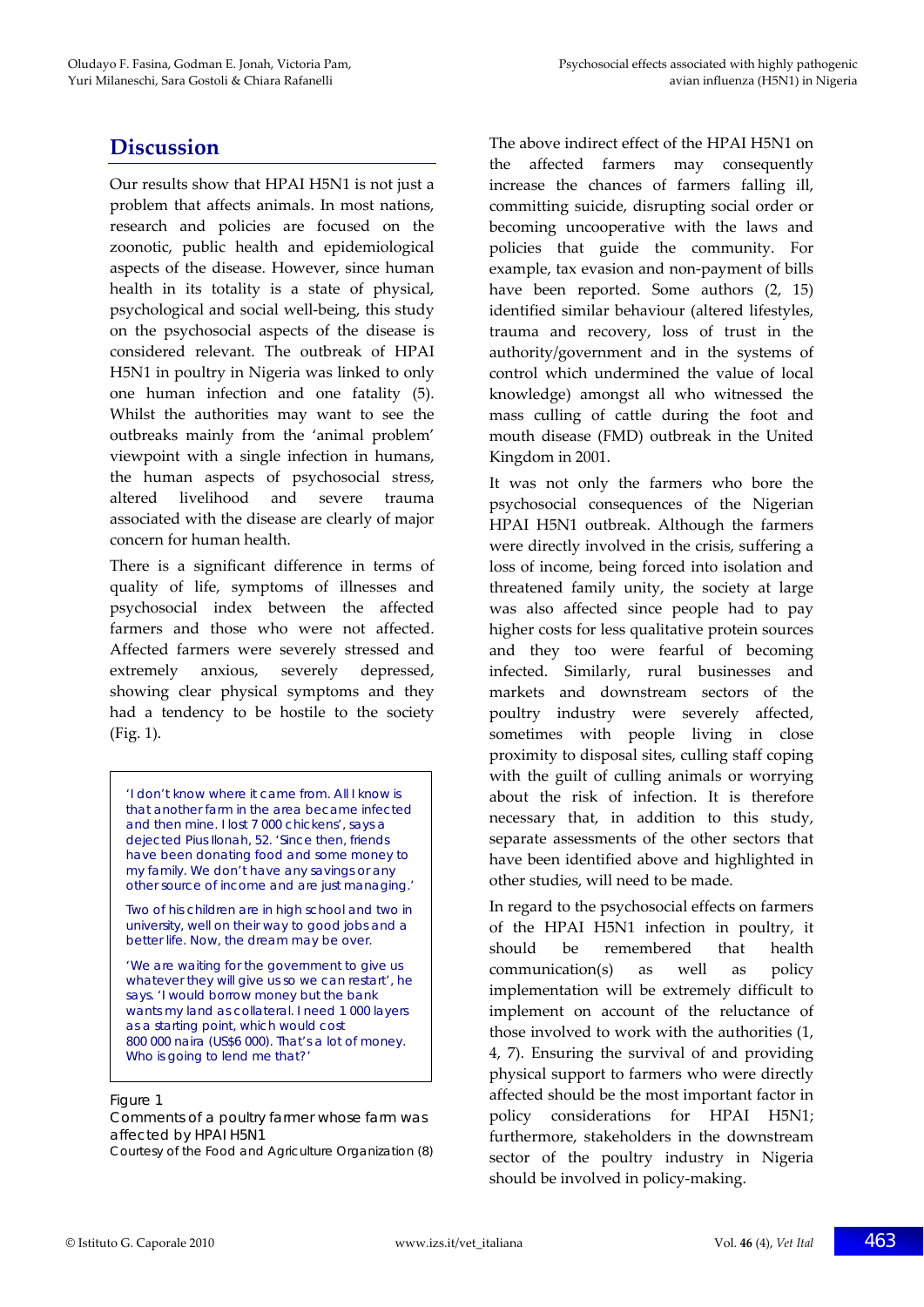Furthermore, it is important to note that compensation was paid only for culled birds, which are mostly of the exotic or industrial type, and largely reside in and around the cities and major towns. Low income farmers in the rural areas who lost all their birds due to avian influenza H5N1 and who found it hard to claim for their losses to the appropriate government agencies received no compensation. This places the poor rural communities under undue financial and emotional stress (17).

Similarly, the effect on the health and wellbeing of children, especially those belonging to farmers affected by the HPAI H5N1 outbreaks will need to be assessed in depth.

## **Conclusions**

We suggest the inclusion of a psychosocial component to all animal emergency plans for situations like HPAI since there is a strong correlation between overall well‐being and adherence to public health policies. We also advocate that policy planners involve rural populations in planning and intervention strategies to prevent and combat animal disease outbreaks.

Finally, infectious disease studies in animals and humans will benefit from combined perspectives of evolutionary ecology (inter‐ action between disease agent genotypes, phenotypes and the environment) and social ecology (focus on the social, institutional and cultural contexts of human/environment relationships of particular relevance to public health, the behavioural sciences and medicine) (12).

## **Acknowledgements**

We acknowledge the kind permission of the Provost, Federal College of Animal Health and Production Technology, Vom, Nigeria, who authorised this research. The cooperation of farmers despite the psychosocial trauma is gratefully acknowledged.

# **Conflict of interest/competing interest**

We declare we have no conflict of interest.

## **Statement of informed consent**

All respondents were fully informed that the project was being conducted for scientific purposes only, that the outcome would be published and their privacy would be secured. Permission was obtained prior to submitting the questionnaires.

## **References**

- 1. Abraham T. 2009. Risk and outbreak communication: lessons from alternative paradigms. *Bull World Health Organ*, **87** (8), 604-607 (doi: 10.2471/BLT.08.058149) (www.who.int/bulletin/volumes/87/8/08- 058149/en/ accessed on 4 November 2010).
- 2. Bailey C., Convery I., Mort M. & Baxter J. 2006. Different public health geographies of the 2001 foot and mouth disease epidemic: 'citizen' versus 'professional' epidemiology. *Health Place*, **12** (2), 157- 166.
- 3. Cordel H., Quatresous I., Paquet C. & Couturier E. 2006. Imported cases of chikungunya in metropolitan France, April 2005-February 2006. *EuroSurveillance*, **11** (16), E060420.3 (www.eurosurveillance.org/ViewArticle.aspx?ArticleId=2944 accessed on 28 October 2010).
- 4. Davis L.B. 2007. Public health responds to avian influenza outbreaks in commercial poultry: lessons from Nigeria (50 Microsoft® Office PowerPoint® slides). Northwest Center for Public Health Practice (NWCPHP), Seattle, Washington, 50 pp (www.nwcphp.org/docs/ht2007/20070828/HTIP\_Nigeria\_ bird\_flu\_08-28-07.ppt accessed on 18 October 2010).
- 5. Dudley J.P. 2007. Avian influenza, human (29): Nigeria, confirmed. ProMed-mail, Archive No. 20070203.0439, Published date: 03 Feb 2007 (www.promedmail.org/pls/otn/f?p=2400:1001:::no:: F2400\_P1001\_BACK\_PAGE,F2400\_P1001\_PUB\_MAIL\_ID:1000%2C36184 accessed on 8 October 2010).
- 6. Fasina F.O., Sirdar M.M. & Bisschop S.P.R. 2008. The financial cost implications of the highly pathogenic notifiable avian influenza H5N1 in Nigeria. *Onderstepoort J Vet Res,* **75** (1), 39-46.